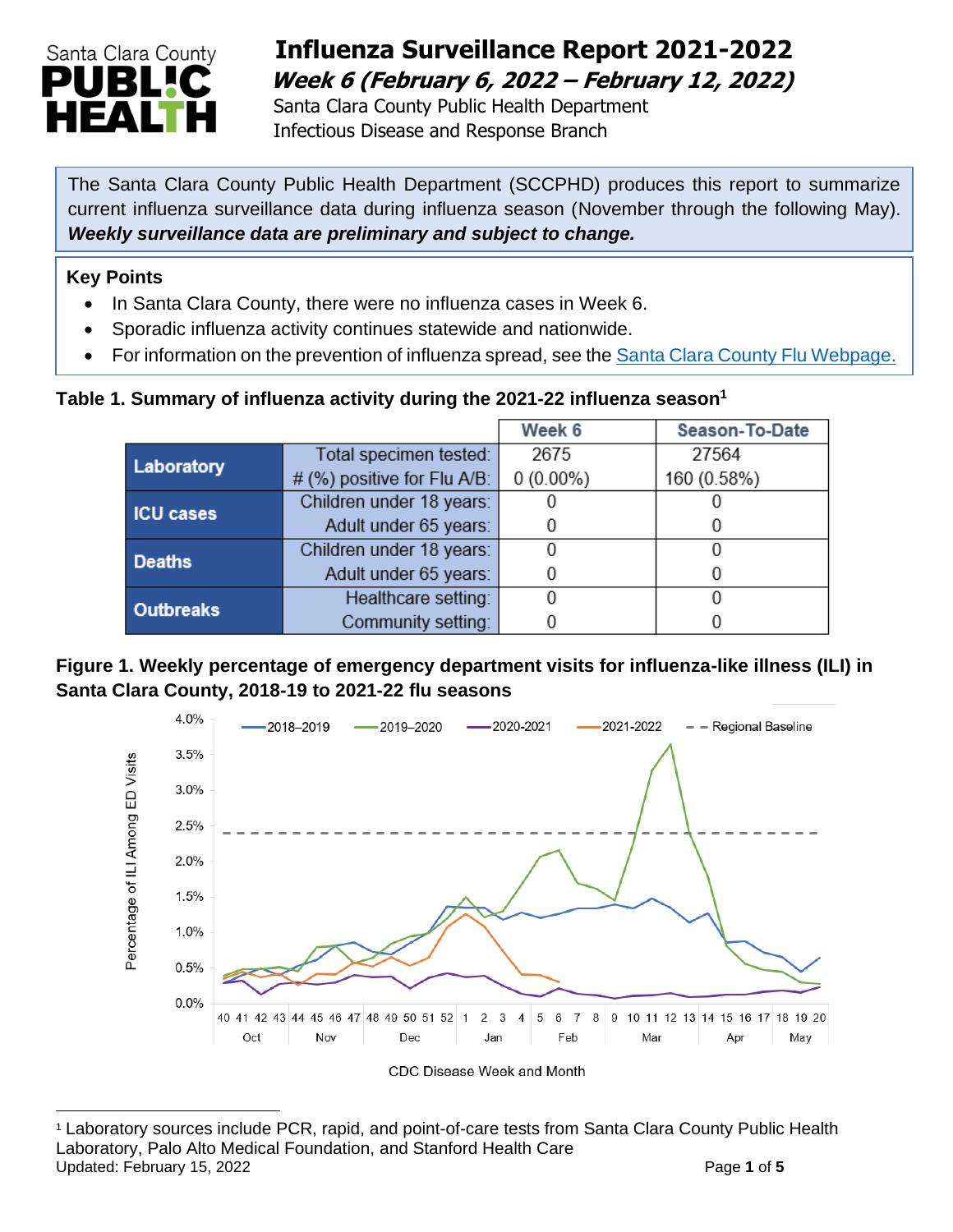

 Santa Clara County Public Health Department Infectious Disease and Response Branch

### **Influenza Virologic Surveillance**





CDC Disease Week and Month

<sup>&</sup>lt;sup>2</sup> Laboratory sources include PCR, rapid, and point-of-care tests from Santa Clara County Public Health Laboratory, Palo Alto Medical Foundation, and Stanford Health Care. Limitations of Figure 2 data include presence of out-of-jurisdiction cases, inability to subtype influenza by certain laboratories, and potential missed influenza cases tested by alternate laboratories in the county.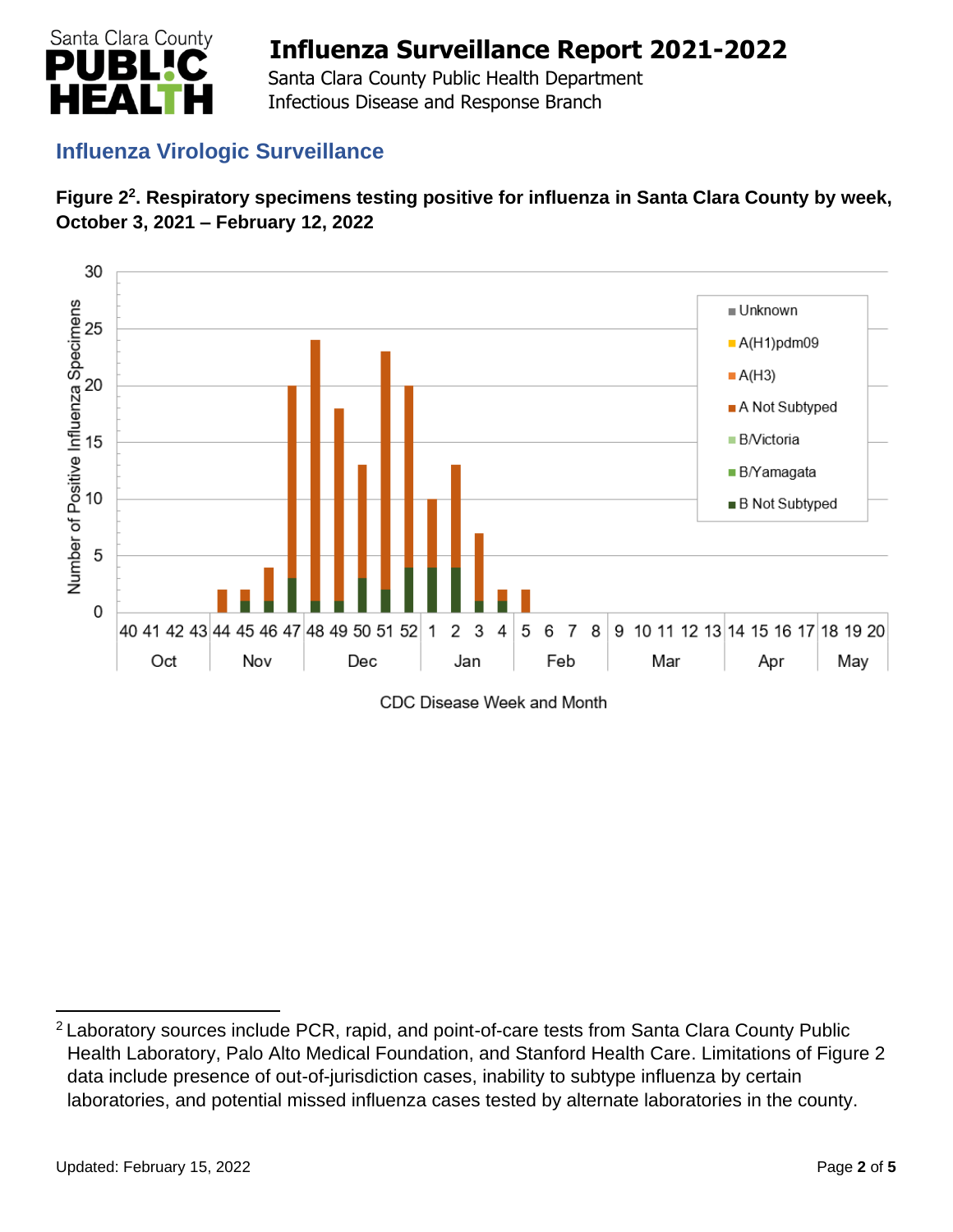

 Santa Clara County Public Health Department Infectious Disease and Response Branch

## **Laboratory-Confirmed Influenza ICU Cases, Deaths, and Outbreaks**

As of February 12, 2022, no laboratory-confirmed influenza cases requiring ICU level care or influenzaassociated deaths among persons under 65 years old were reported in Santa Clara County for the current flu season (Figure 3, Figure 4). Cases aged 65 years and older are not reportable. Additionally, no laboratory-confirmed influenza outbreaks have been reported in a healthcare or community setting for the  $2021 - 2022$  influenza season (Figure 5).

### **Figure 3 3 . Laboratory-confirmed influenza ICU cases and deaths among individuals aged 0-64 years by week of onset in Santa Clara County, October 3, 2021 – February 12, 2022**



CDC Disease Week and Month



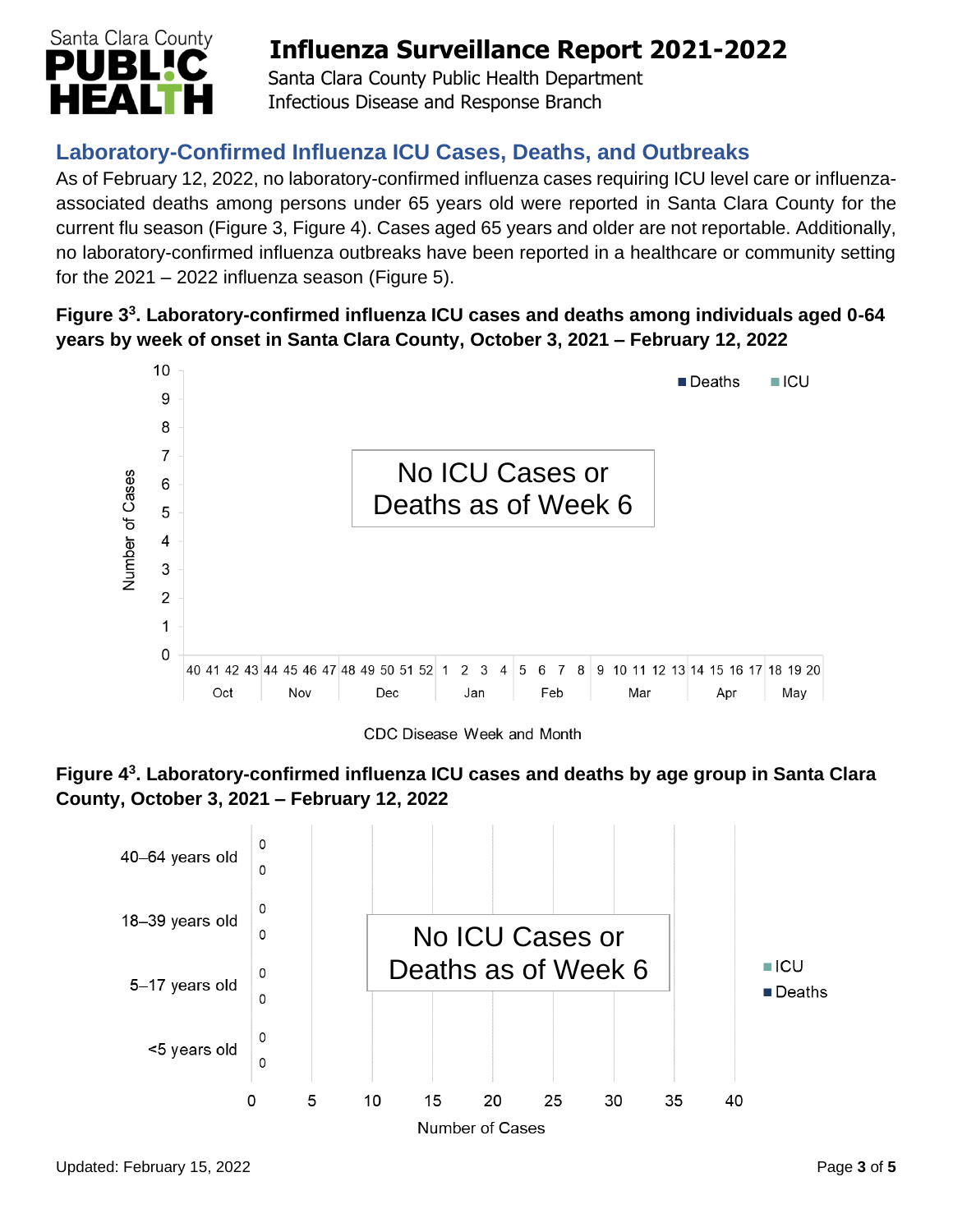

 Santa Clara County Public Health Department Infectious Disease and Response Branch

### **Figure 5 3 . Laboratory-confirmed healthcare and community outbreaks by outbreak onset week in Santa Clara County, October 3, 2021 – February 12, 2022**



### **Statewide and Nationwide Influenza Surveillance**

|                                      | <b>CALIFORNIA</b>                                                                       |                | <b>UNITED STATES</b> |                |
|--------------------------------------|-----------------------------------------------------------------------------------------|----------------|----------------------|----------------|
|                                      | Week 5                                                                                  | Season-To-Date | Week 5               | Season-To-Date |
| Season influenza activity            | Sporadic influenza activity continues across California<br>and the rest of the country. |                |                      |                |
| <b>Predominant Virus Circulating</b> | Flu A                                                                                   | Flu A          | Flu A                | Flu A          |
| # Of Flu-Coded Deaths                | 4                                                                                       | 26             | 18                   | 847            |
| # Of Flu-Associated Pediatric Deaths | 0                                                                                       | 0              |                      | 5              |

For more information, visit the [CDPH Influenza Webpage](http://www.cdph.ca.gov/Programs/CID/DCDC/Pages/Immunization/Influenza.aspx) and the CDC U.S. Influenza Surveillance [Webpage.](http://www.cdc.gov/flu/weekly/)

<sup>&</sup>lt;sup>3</sup> The source for Figures 3, 4, and 5 is the California Reportable Diseases Information Exchange (CalREDIE) system. Data are provisional as of 2/15/2022.